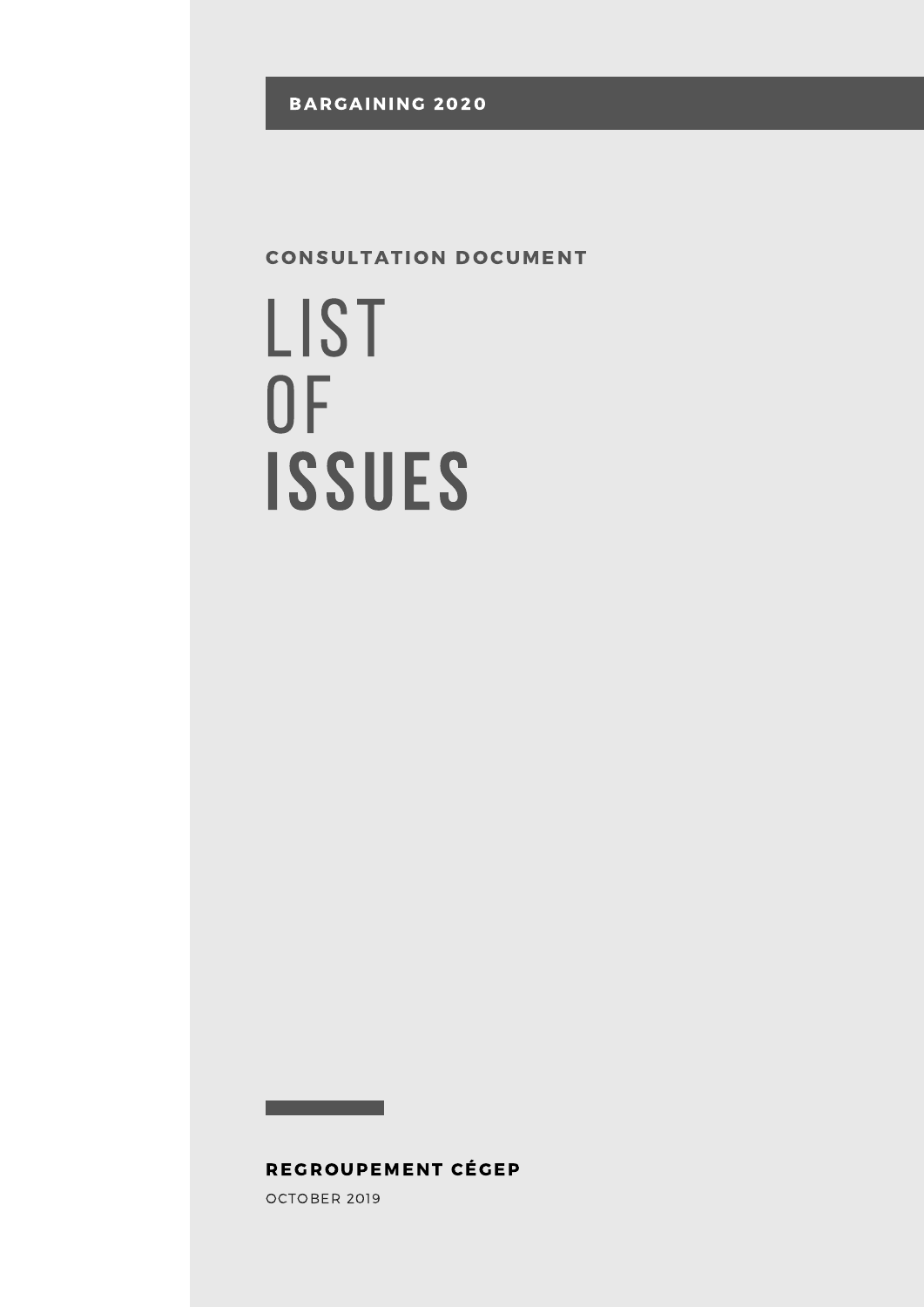

CONSULTATION DOCUMENT **LIST** OF **ISSUES**

October 2019

Prepared by the bargaining and mobilization committee

Anne-Marie Bélanger Yanick Charbonneau Josée Déziel Phil Lagogiannis Julien Lapan Sébastien Manka Luc Vandal

Editing and formatting

Ariane Bilodeau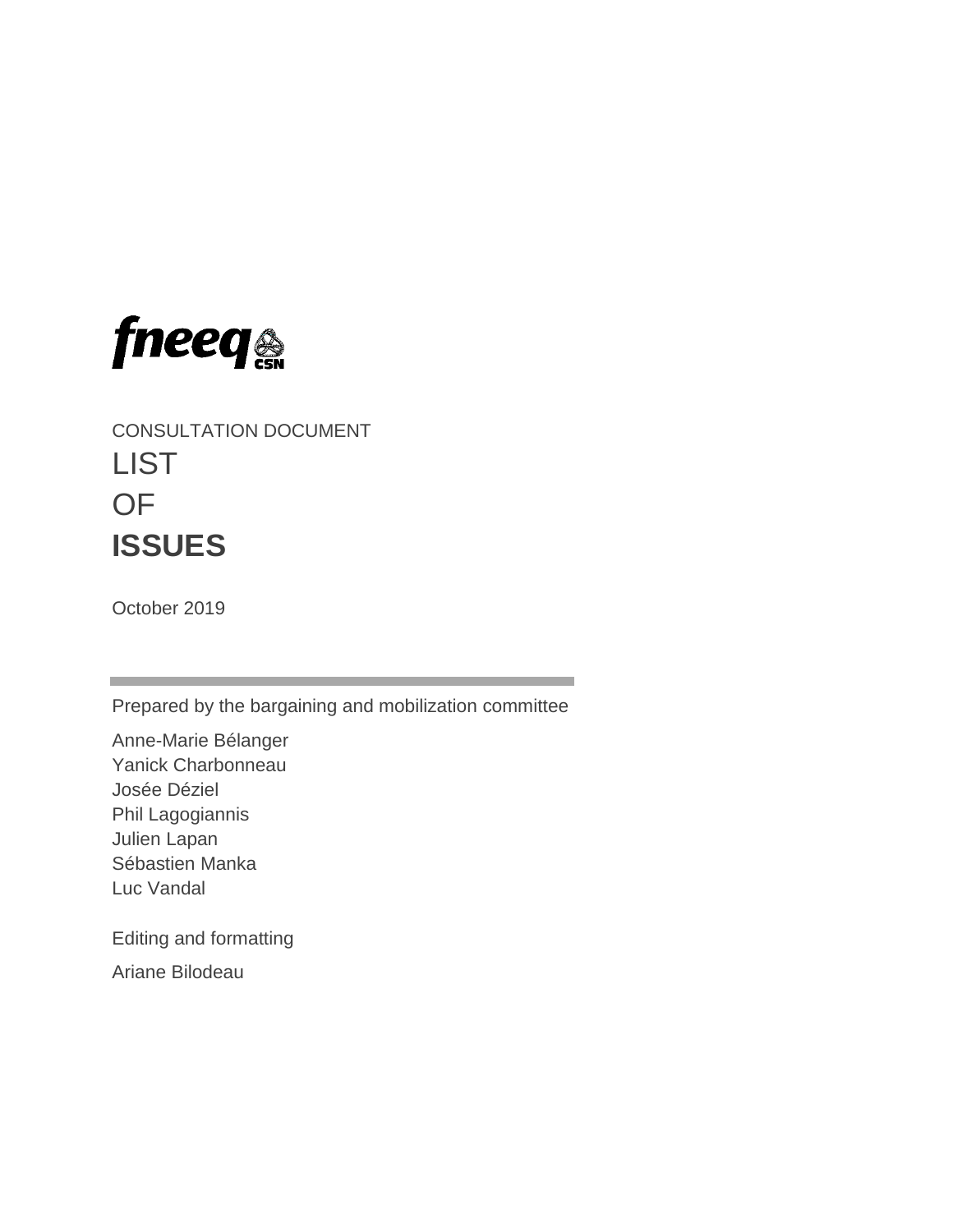#### **CONSULTATION DOCUMENT FNEEQ–CSN**

**The issues presented herein are the result of an extensive consultation with local unions and their assemblies. Work carried out by the province-wide committees provided for in the collective agreements, as well as by the federation's syndical advisors, also informed this list.** 

**Please note that the topics and issues presented below have not been prioritized by the bargaining and mobilization committee.**

# JOB INSECURITY

- 1. Prolonged job insecurity has harmful effects on the physical and psychological health of precariously employed teachers.
- 2. Non-permanent teachers face grave uncertainty, particularly when they teach in a CEGEP or discipline where workloads are unstable, due for example to the volatility of student numbers.
- 3. It is very difficult for non-permanent teachers who work in more than one CEGEP or workplace to make informed choices.
- 4. Some CEGEPs issue contracts for non-permanent teachers very late, sometimes after the drop deadline, which makes such teachers bear the brunt of the uncertainty related to student numbers.
- 5. Non-permanent teachers are often informed of their teaching loads and schedules very late. Their loads are often modified right up until the very beginning of the term. It is not uncommon that these changes increase their loads (by increasing the number of preparations, course hours, or students). Sometimes, what should have been a full-time workload becomes a part-time workload.
- 6. Each year, non-permanent teachers must contend with the possibility of being displaced by teachers placed on availability (MEDs) by other CEGEPs, who may have less seniority than they do. Sometimes there may be more than one teacher placed on availability arriving in the same department in a given term. Due to their geographic location, some CEGEPs are susceptible to receiving teachers placed on availability from many other CEGEPs.
- 7. Some teachers are denied certain workloads because they temporarily have teaching loads that are too heavy (see 5-4.16). This could lead to significant wage losses for these teachers.
- 8. CEGEPs lack flexibility when it comes to accommodating non-permanent teachers. Often, they do not allow for the splitting of teaching loads to complete a part-time teacher's load, nor do they allow teachers to withdraw from Continuing Education or part-time workloads to accept more beneficial ones in the Regular sector.
- 9. Non-permanent teachers who do not have access to full-time workloads must often accumulate part-time workloads, and the CEGEPs do not assist with the reconciliation of their schedules.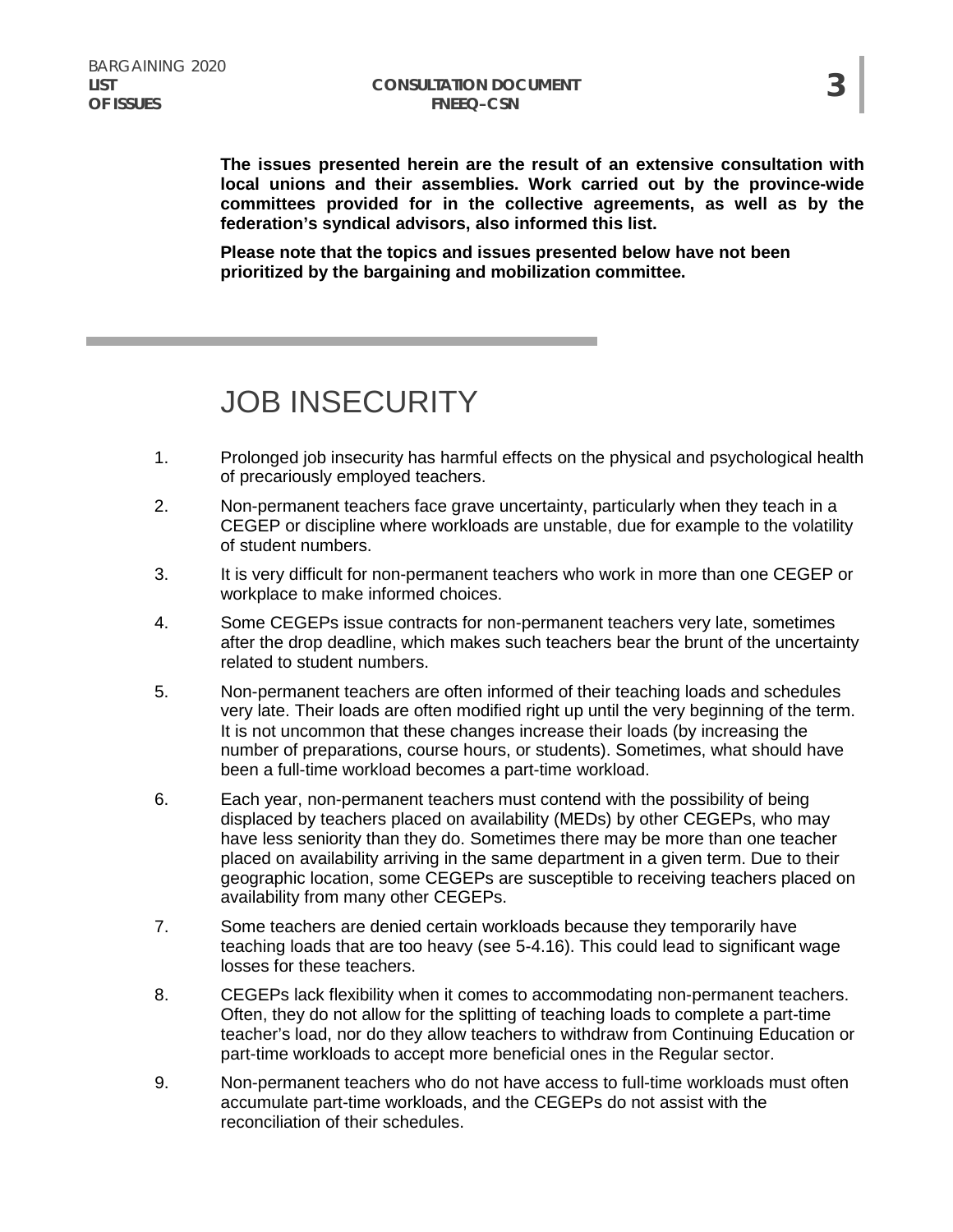- 10. Given the nature of the teaching profession, especially in relation to the scheduling and staggering of salary payments, it is often difficult for non-permanent teachers to avail themselves of Employment Insurance.
- 11. Non-permanent teachers must deal with serious anxiety related to maintaining their place on hiring priority lists for their discipline, where they can be passed for reasons beyond their control. They often tend to take on too much work to avoid being passed.
- 12. Non-permanent teachers are not assigned certain workloads because of the difficulty in tracking the relevant postings and applying in time.
- 13. Non-permanent teachers often have heavier teaching loads than permanent teachers, in some cases because CEGEPs require them to have a CI that is higher than 40 for a given term or 80 for a given year.
- 14. The threshold for annualization (80 CI) is too high, which penalizes non-permanent teachers.
- 15. The number of Regular sector CI units required to benefit from 5-1.03 d) is too high. Access to 5-1.03 d) is too restrictive.
- 16. No matter their years of seniority or the number of consecutive full-time contracts to their credit, non-permanent teachers do not benefit from the slightest salary security measure.
- 17. Some CEGEPs refuse to open positions based on multidisciplinary courses. As a result, it takes non-permanent teachers who are affected more time to obtain a degree of job security compared to teachers in other disciplines in their own CEGEP, or to teachers in CEGEPs that have agreed to open such positions.
- 18. Some disciplines receive such a small allocation of teaching resources that teachers working in them may never have access to job security.
- 19. Some CEGEPs open positions based on the smallest term allocation per discipline in FTE instead of on the annual allocation, which slows the tenure process and forces some teachers to apply for Employment Insurance benefits in the winter term.
- 20. The conditions for obtaining tenure are often too restrictive. For example:
	- a. years of seniority acquired while on parental or disability leave do not all count for the purposes of obtaining tenure; and
	- b. the accumulation of years of seniority does not allow for obtaining tenure without a position, even if the person has accumulated many consecutive full-time years working for the CEGEP.
- 21. Some CEGEPs are reluctant to open positions involving more than one discipline or to hire a teacher (who has the necessary qualifications) in more than one discipline, even though this could allow some teachers in small CEGEPs to achieve full-time employment.
- 22. Access to some leaves (e.g., voluntary workload reduction, leave with deferred or anticipated salary) is difficult or even impossible for non-permanent teachers.
- 23. Job insecurity can sometimes be an obstacle to a full participation in departmental and institutional life for non-permanent teachers, despite their willingness to be involved.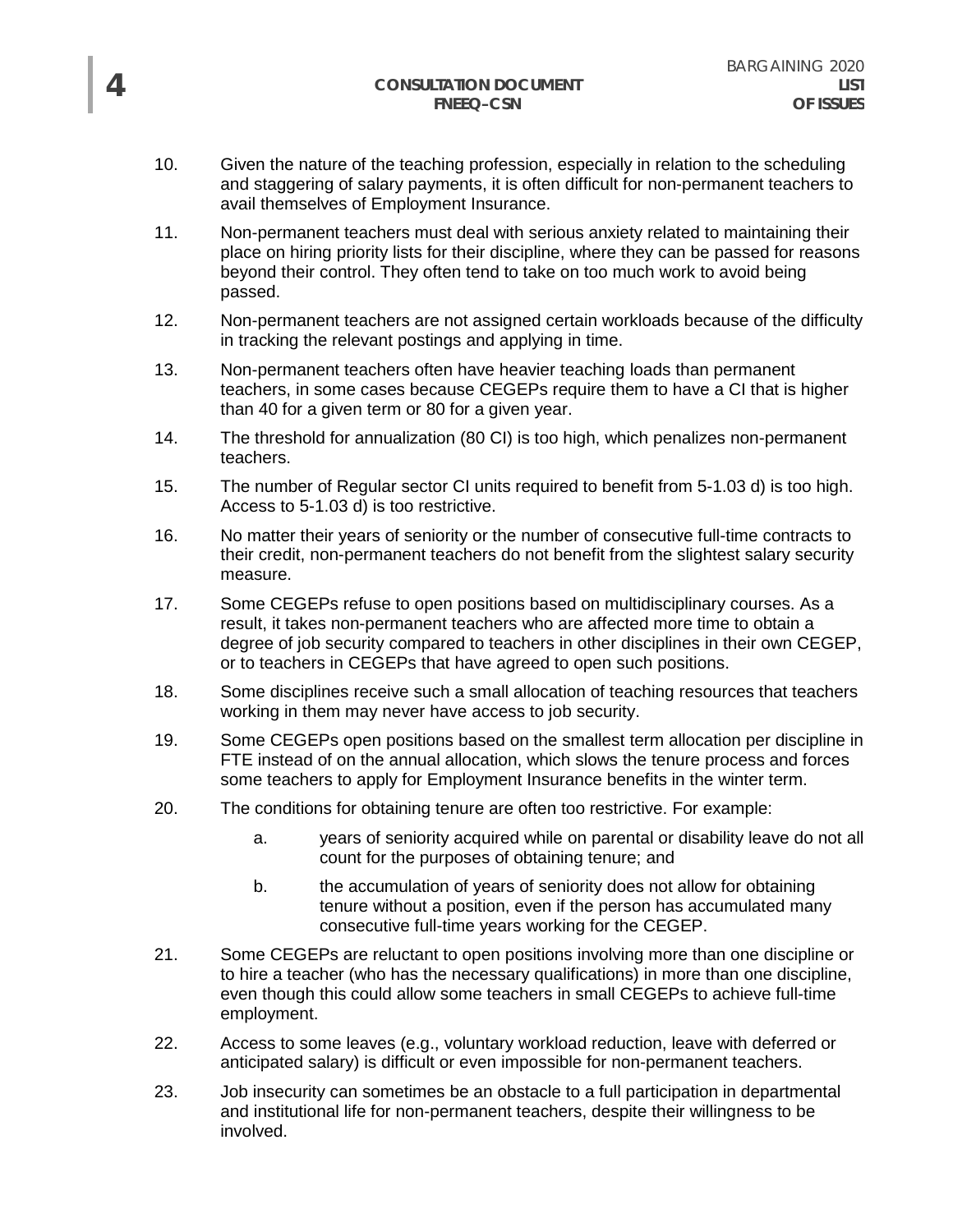- 24. The assignment of contracts is problematic and does not bind both parties equitably.
- 25. Some colleges conservatively forecast the number of student registrations. As a result, the number of positions they open is too low.
- 26. The multiple hiring processes faced by non-permanent teachers when they change CEGEPs are too cumbersome.
- 27. The rules governing the opening of positions are not applied uniformly across the network.
- 28. Parental leaves are not adapted to the situation of non-permanent teachers.
- 29. Some colleges have difficulty recruiting and retaining new teachers, particularly because of the great difficulty of offering full-time annual assignments during initial staffing.
- 30. Access to contracts in CCTTs is problematic for non-permanent teachers.

#### CONTINUING EDUCATION

- 1. The hourly wage rate for Continuing Education and summer courses is inequitable compared to the CI-based remuneration paid to teachers in the Regular sector.
- 2. Continuing Education teachers do not have access to the same working conditions and benefits (leaves, insurance, etc.) as their colleagues in the Regular sector, nor do they generally have access to professional development.
- 3. Continuing Education teachers carry out tasks that go unrecognized, including student support (*encadrement*) and attending meetings.
- 4. Hiring for Continuing Education courses does not always respect the hiring priority sequence set out in 5-4.17 d). Sometimes teachers are unable to exercise their priority due to avoidable scheduling conflicts.
- 5. The intensive or atypical schedules in Continuing Education often lead to periods of work overload, particularly for teachers who work in both the Regular and Continuing Education sectors.
- 6. Continuing Education teachers do not benefit from any job security measures.
- 7. The Continuing Education teaching loads (*charges à la formation continue*) set out in Appendix I - 13 are insufficient, and few guidelines are provided for their use.
- 8. The selection committee and criteria are sometimes different for the Continuing Education and Regular sectors.
- 9. Not all programs offered in Continuing Education are under the responsibility of Regular sector departments, thus engendering a different work organization (compared to the Regular sector) in which Continuing Education teachers are deprived of departmental mechanisms of support and regulation.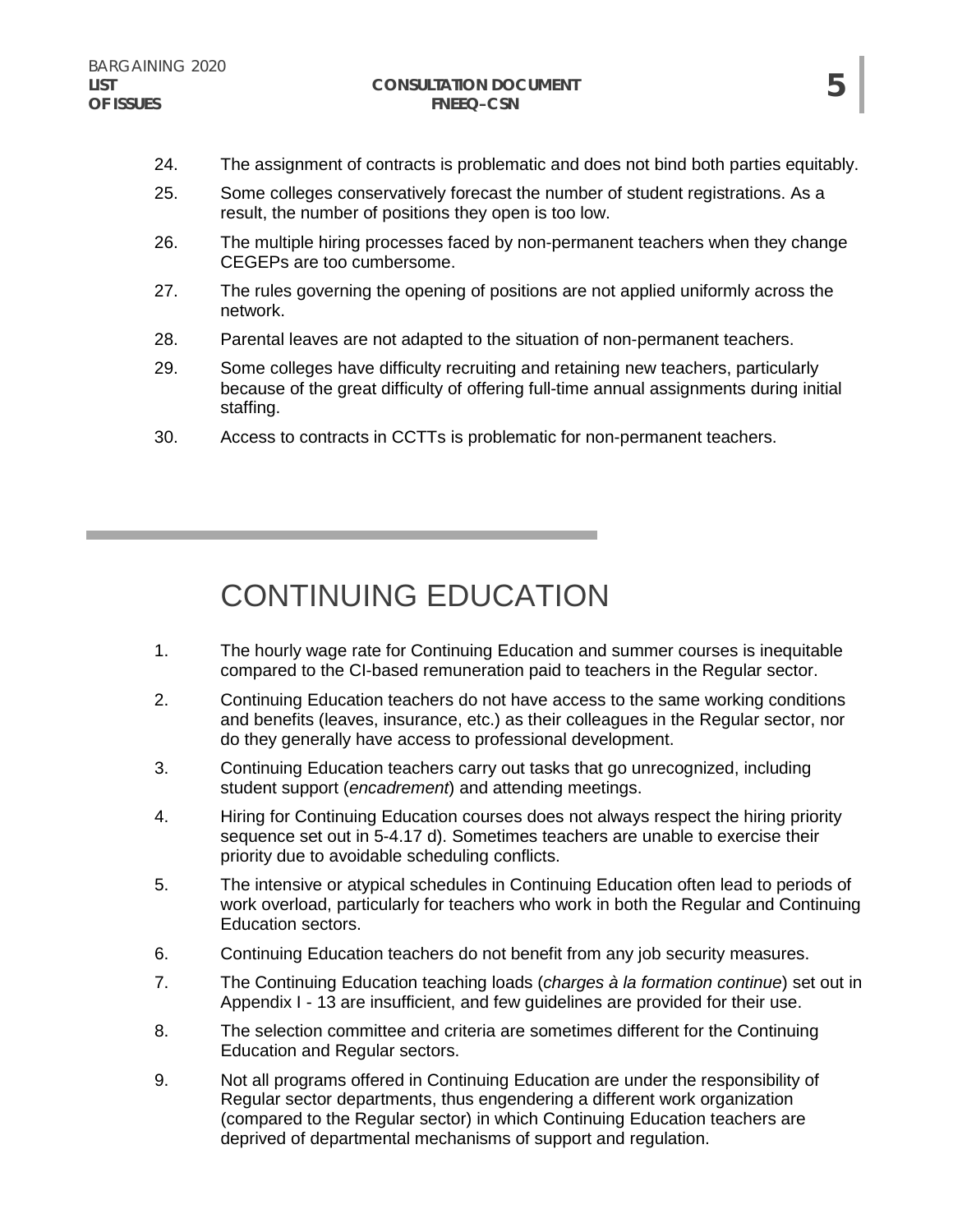- 10. Continuing Education teachers do not have access to the same services and material resources as their colleagues in the Regular sector.
- 11. Some matters involving Continuing Education are exempt from requiring an agreement in Labour Relations Committee (see 8-7.02).
- 12. Continuing Education operations lack transparency.
- 13. The organization of work does not allow the exchange of courses between Continuing Education and Regular teachers.
- 14. Some tasks performed by Regular teachers are often entrusted to professional personnel in Continuing Education, even though the latter do not have the necessary disciplinary expertise to perform them well.
- 15. In some colleges, the recognition of acquired competencies (RAC) takes the place of Continuing Education courses.

# THE TEACHING LOAD AND ITS DISTRIBUTION

- 1. Accountability reporting and other bureaucratic requirements increase teachers' workloads.
- 2. The individual teaching load (CI) does not fully reflect the work carried out by teachers to ensure real equity within a department or an establishment, and it should be revisited on several bases.
- 3. Some administrations require a minimum CI for a teacher to be considered full-time.
- 4. The reference dates for CI calculations provided for in Appendix I 1 are too late.
- 5. There are problems applying the collective agreement in relation to intensive courses.
- 6. Departments and programs dealing with technological change must constantly adapt, leading to work overload for their teachers.
- 7. Heavy teaching loads have adverse effects, including stress, burnout, presenteeism, and higher rates of leave.
- 8. The role and responsibilities of teachers in relation to students with disabilities or special needs (EESH/EBP) are unclear. In addition, the collective agreement does not define the terms EESH and EBP.
- 9. The creation of workloads for staffing purposes is becoming more complex.
- 10. Certain tasks related to teaching make teachers' overall workloads heavier, particularly in small CEGEPs and small departments.
- 11. Appendix I 8 is obsolete.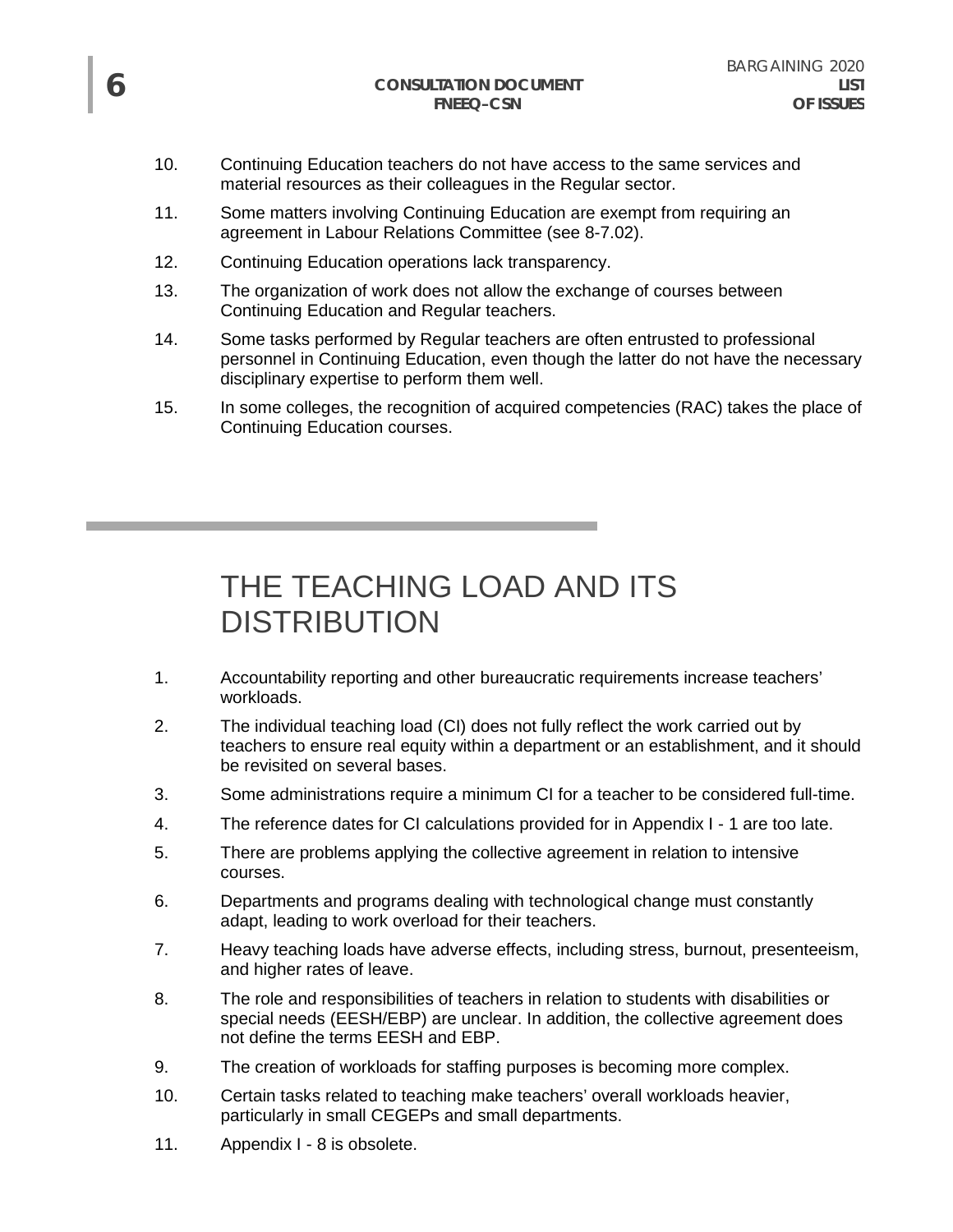- 12. In several CEGEPs, teachers are under pressure to participate in activities to promote their CEGEP, including outside of the period of availability, even though this is not a part of a teacher's duties.
- 13. Institutional and financial support for CEGEP teachers who conduct research is sometimes insufficient. Recognition of these teachers' research activities is sometimes non-existent.
- 14. There are no guidelines for the development of international activities, nor for the working conditions of teachers who participate in such activities or who take part in activities elsewhere in Quebec.
- 15. Some provisions relating to availability are unsatisfactory.
- 16. Some teachers, especially those with coordinating duties, are often required to work during the vacation period to ensure the proper functioning of the college or to avoid surplus work at the beginning of the school year.
- 17. Significant problems in public services, including the centralization of hospital services and workforce shortages, make it difficult to teach and to supervise stages in clinical settings.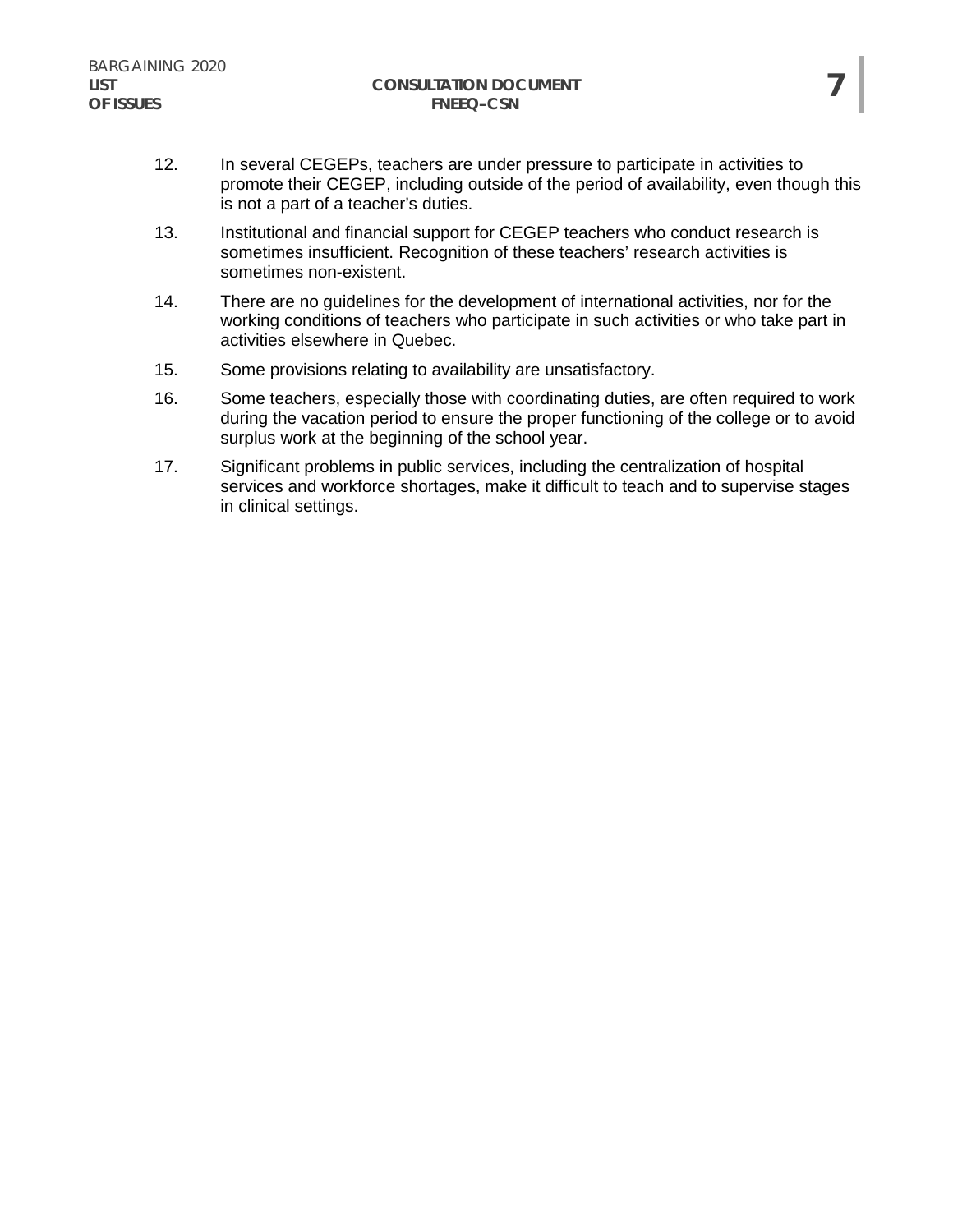#### RESOURCES AND FUNDING

- 1. The funding of teaching resources is not tied to the parameters of the method for calculating the allocation, which greatly contributes to the heaviness of teachers' workloads and threatens the operations of establishments.
- 2. The teaching resources allocated to a CEGEP do not account for several characteristics of its students, such as their profiles and their various academic tracks.
- 3. The resources allocated to Type 1 teaching duties in Appendix I 11 and those allocated in Appendix I - 13 are insufficient.
- 4. The funding method for the CEGEP network relegates the determination of specific budgets to appendices that are difficult to revise and in which the amount of resources dedicated to teaching is not marked out.
- 5. The appendix pertaining to resources for low enrolment programs or programs with difficulties does not provide enough funding, and its eligibility criteria are too restrictive.
- 6. The funding of clinical teaching, stages, and laboratories is sometimes inadequate, particularly in Nursing, health-related technology programs, and Dental Hygiene.
- 7. Several resources crucial to teaching are either insufficient or lacking, particularly for professional development (including the reimbursement of fees and leaves), for laboratory coordination, for certain materials, and for technical support, e.g. in Nursing simulation laboratories.
- 8. The provisions related to the leave for obtaining a degree providing access to the "master's" scales and to step 18 need to be reviewed.
- 9. The teaching resources allocated by the Ministry during the previous round of bargaining in relation to students with disabilities or special needs (EESH/EBP) are not included in the collective agreement, are insufficient, and their implementation in several CEGEPs has not led to sustainable improvements in teaching and learning conditions. Moreover, several local administrations have refused to create positions based on these resources.
- 10. The teaching resources allocated to activities other than those inherent to teaching, particularly those related to coordination (of departments, programs, and stages) and to program support, are insufficient and do not account for all tasks carried out nor for local realities.
- 11. The local management of resources by CEGEP administrations often leads to errors and is insufficiently prescribed.
- 12. CEGEP administrations attribute expenses to teaching resources that should be attributed elsewhere.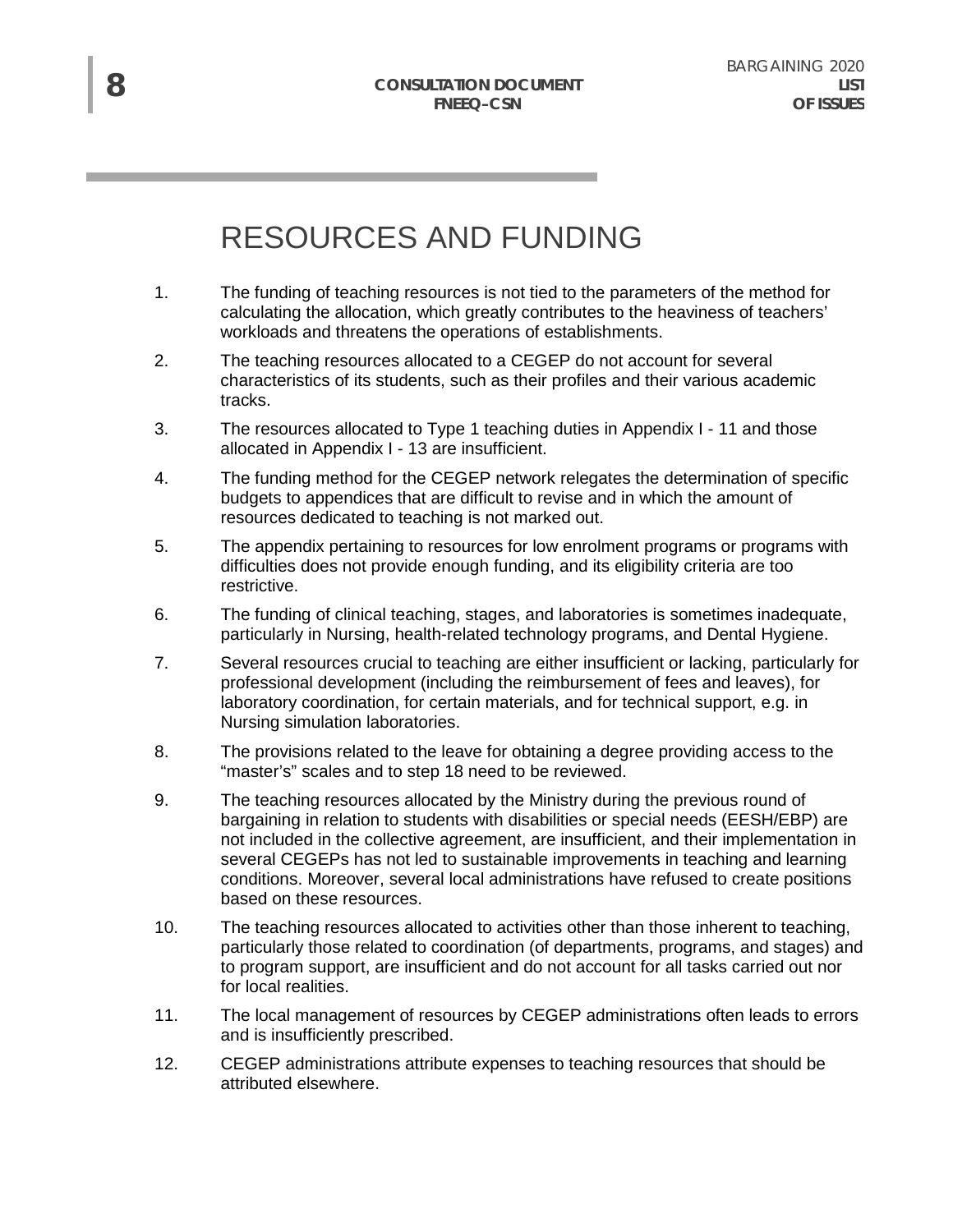- 13. The incomplete and sometimes imprecise nature of the statement of the use of teaching resources produced by certain CEGEPs prevents true monitoring on the part of unions.
- 14. Unions do not have enough leverage over Type 3 and Column D resource distribution terms, which often lack transparency.
- 15. Current teaching resource allocations do not permit an adequate teacher-to-student ratio in some practical teaching contexts, which implies health and safety issues.
- 16. Not all local unions have access to the tools available to management for allocating resources.

# EMPLOYMENT, WORK ORGANIZATION, AND LABOUR RELATIONS

- 1. The current family-work-school balance provisions are unsatisfactory.
- 2. The early stages of the profession are difficult, and teachers need support when they begin their careers.
- 3. Some provisions of the collective agreement are not inclusive or are potentially discriminatory in relation to sexual and gender diversity.
- 4. Certain local administrations and their provincial counterparts are reluctant to diligently carry out the work of the Affirmative Action Committee.
- 5. The provisions related to sick leave and leave for family reasons are unsatisfactory.
- 6. Teachers are often not replaced in the event of absence.
- 7. In some CEGEPs and disciplines, there is undue pressure on teachers to agree to carry out additional work hours.
- 8. There is no mechanism in the collective agreement to accommodate teachers with a partial disability.
- 9. There are no prescriptions for the academic council (*la commission des études*) in the collective agreement.
- 10. The provisions related to dual employment are unclear and need to be reviewed.
- 11. The conditions for refusal of job priority and leaves for caregivers are inferior to those set out in the *Act respecting labour standards*.
- 12. The arbitration procedure for grievances is very long and inefficient.
- 13. The list of arbitrators must be updated (see 9-2.07).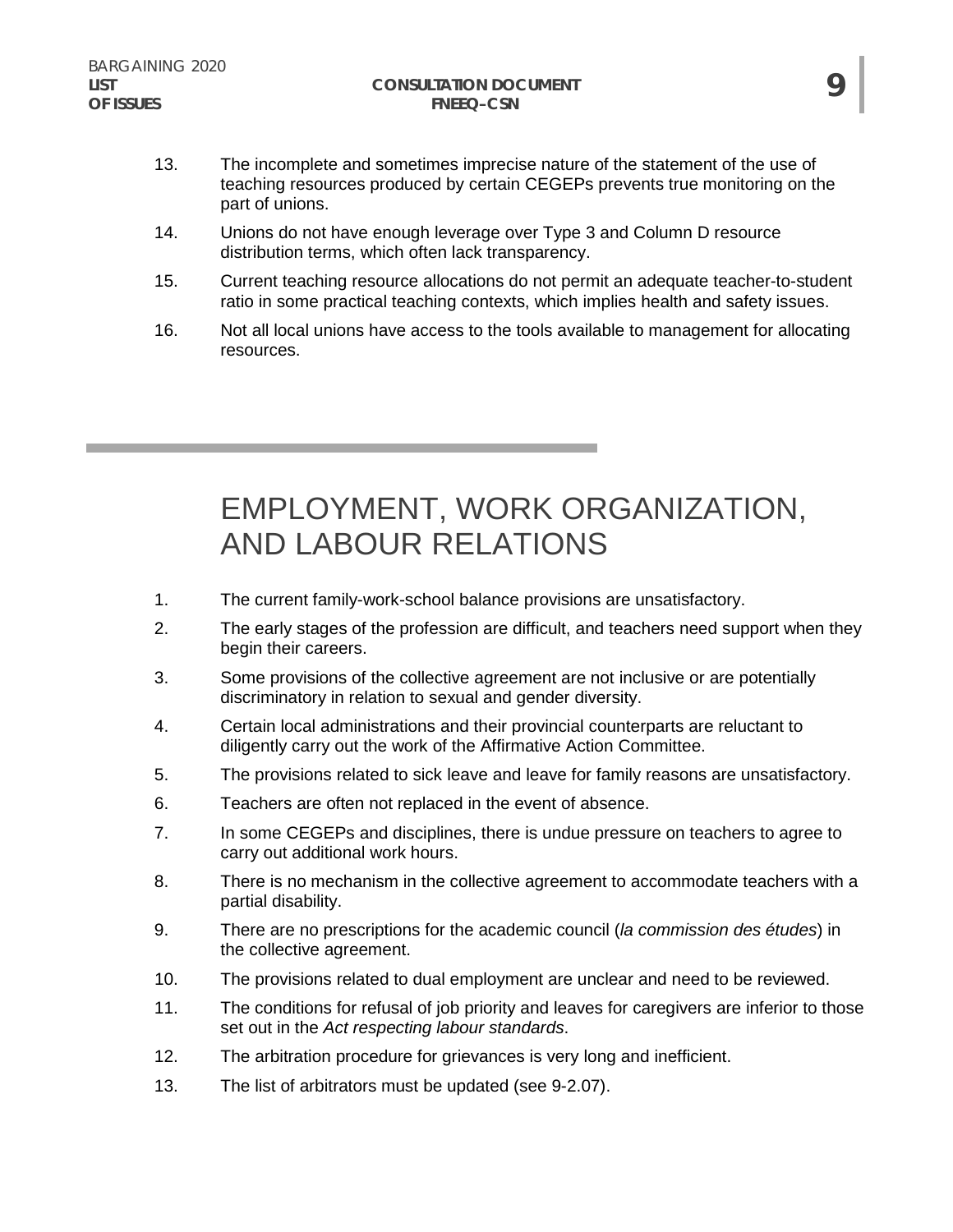- 14. The provisions of the collective agreement related to union activities need to be clarified, particularly for union leave associated with a post at the federal office (*bureau fédéral*).
- 15. The leave for internal union duties provided for in the collective agreement is flatly insufficient and does not account for the number of teachers working in the Continuing Education sector.
- 16. Measures to integrate teachers from other cultural backgrounds are non-existent or inadequate.
- 17. The collective agreement is unclear about several provisions, particularly regarding MEDs (teachers placed on availability, or *mise en disponibilité*). For example, some clauses contain mathematical formulas expressed as text, which can sometimes leave room for interpretation.
- 18. The five-working-day deadline before the beginning of the semester to make teacher schedules available is insufficient.
- 19. The rehabilitation period and disability provisions are too restrictive, lack flexibility, and are sometimes discriminatory.
- 20. Certain provisions regarding placement on availability (*mise en disponibilité*) are unsatisfactory.
- 21. The number of working days for the submission of marks is insufficient.
- 22. The collective agreement does not account for the particularities of departments with multiple disciplines, particularly regarding job priority.
- 23. The gradual retirement program permitted by the RREGOP requires an agreement with the employer and its terms are not defined in the collective agreement.
- 24. The vacation enjoyed by the teacher under clause 5-6.55 may only be postponed after a QPIP parental leave by agreement between the parties, which may be inequitable.

# PROFESSIONAL AUTONOMY

- 1. Although ranking 23 recognized the professional autonomy of CEGEP teachers, it has not been formalized in the collective agreement, which therefore does not protect teachers in the performance of their duties.
- 2. CEGEP administrations and their administrative apparatuses interfere with departmental and program committee autonomy.
- 3. The increase in accountability reporting related to the *Commission d'évaluation de l'enseignement collégial* (CEEC) generates worrisome administrative pressure.
- 4. The role of teachers and departments within the various CEGEP bodies and committees (program committees, academic councils, college boards and boards of governors, etc.) is not recognized, and the principle of collegiality is not respected.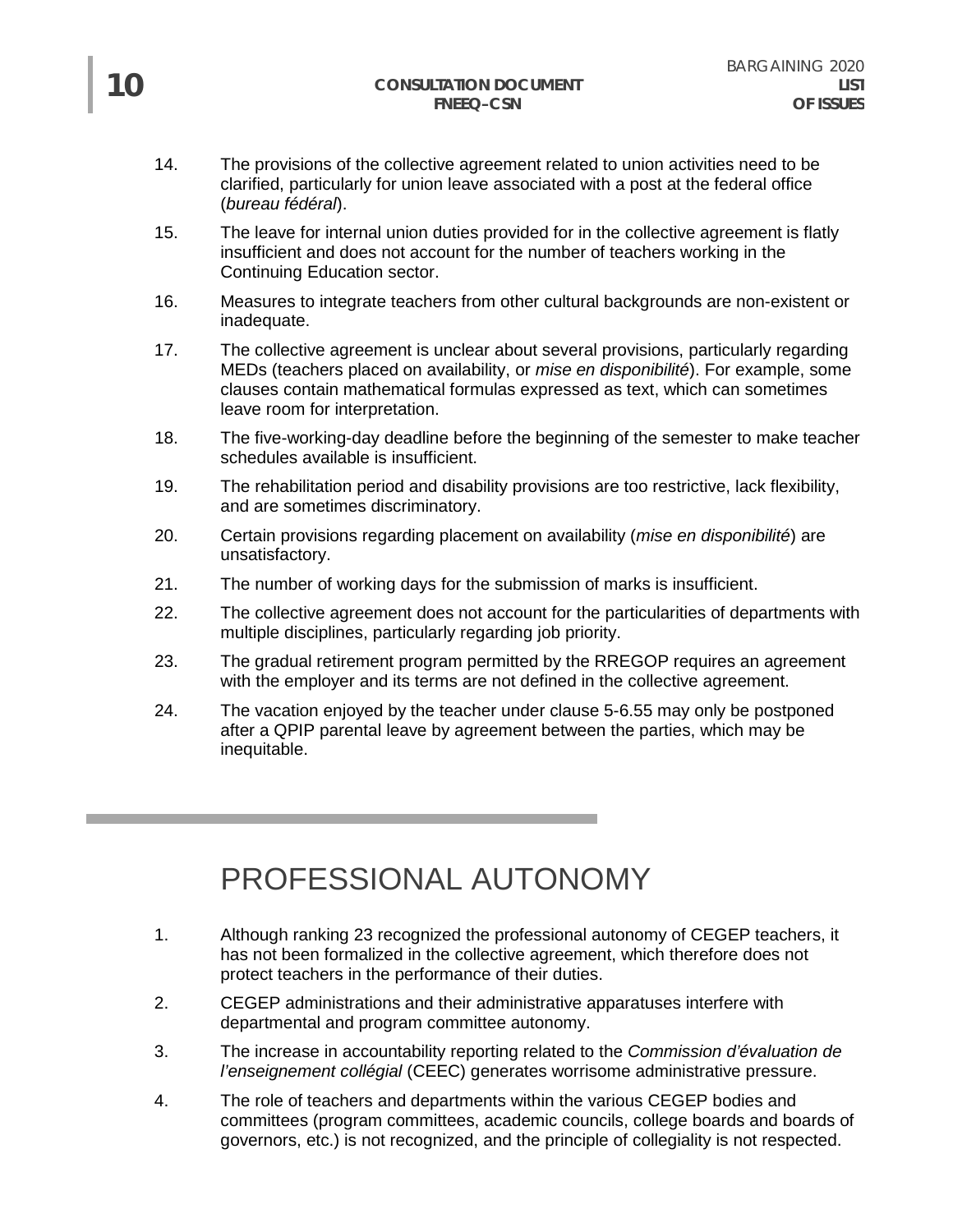- 5. The concepts of freedom of expression and academic freedom are not sufficiently recognized and do not allow teachers to play the role they have been tasked with as members of the higher education community, within both their institution and the public sphere.
- 6. The practices regarding teaching quality evaluations are often arbitrary or excessive and fuel conflict dynamics.
- 7. The contribution of teachers to research is crucial and their expertise must be recognized and protected.

#### REMUNERATION

- 1. For some tasks, CEGEP administrations apply wage rates not prescribed by the collective agreement.
- 2. The number of steps in the salary scale for CEGEP teachers is higher than for all other groups of employees in the public sector, and the starting pay is too low, both of which lead to attraction and retention issues.
- 3. Wages for teachers are not competitive in relation to those of their colleagues in other provinces and in the private sector.
- 4. Although all CEGEP teachers now fall into ranking 23, only the higher steps of the salary scale have been fully adjusted in consequence.
- 5. Master's and doctoral degrees are not valued highly enough by the salary scale.
- 6. There are problems associated with the current procedures for evaluating years of schooling and recognizing degrees.
- 7. Some teachers must pay to teach, e.g. for professional order membership fees and certifications related to certain specialties taught.
- 8. The wages of teachers in the Regular sector are usually paid in 26 equal payments, but the pay schedule sometimes includes 27 pay periods, which leads to lower biweekly payments for a period of up to one year.
- 9. Aeronautics teachers at the *Centre québécois de formation en aéronautique* (CQFA) work in a specific context requiring wage adjustments and a revision of their specific appendix.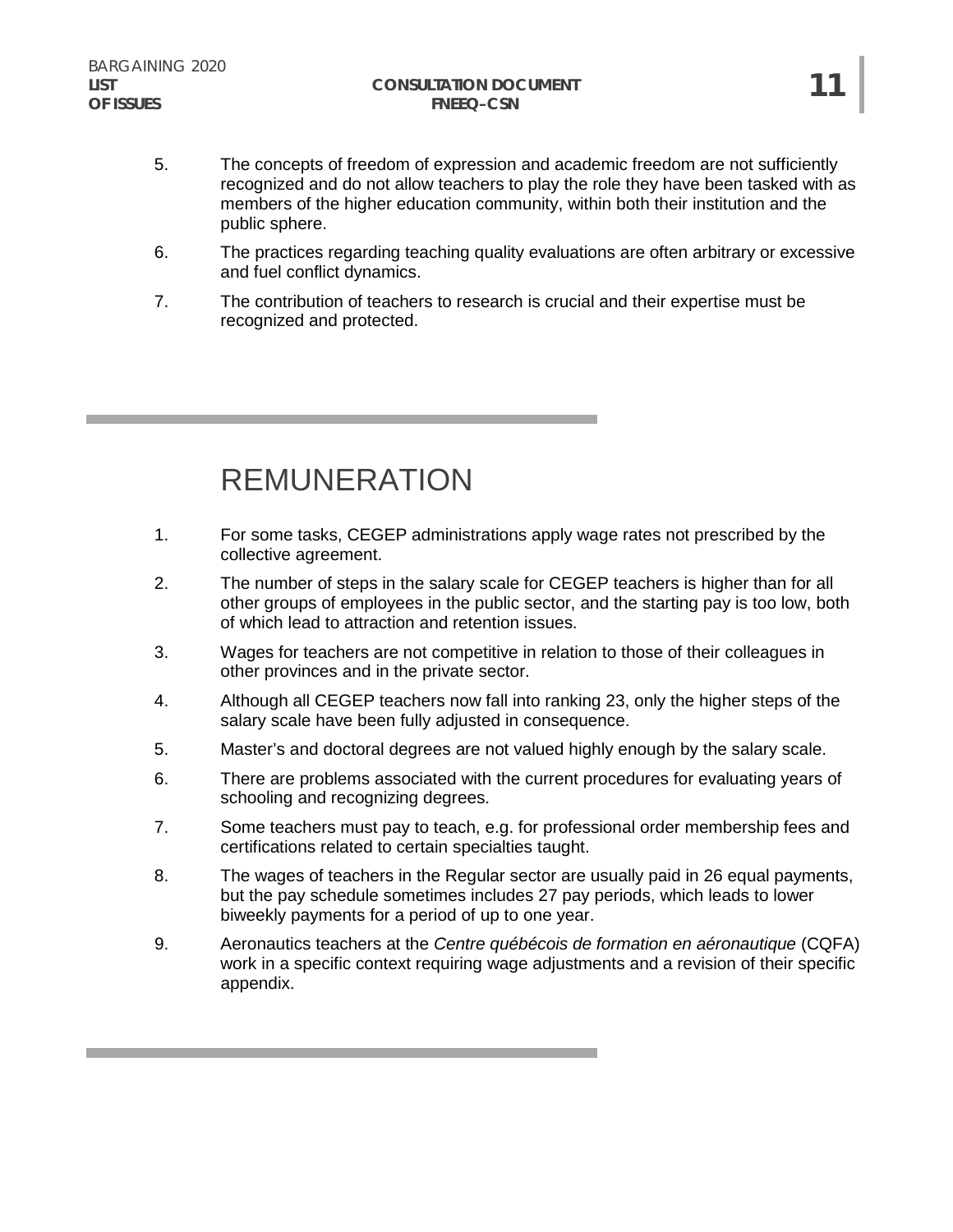# CONSOLIDATION AND TRANSFORMATION OF THE NETWORK

- 1. Privatization of services and outsourcing in the CEGEPs have become increasingly common throughout the network.
- 2. CEGEPs place themselves in competition with one another, which threatens the network's cohesion.
- 3. The absence of province-wide discipline or program coordination leads to a lack of cohesion in the CEGEP network. In addition, the program review process is opaque and its consultation mechanisms are inadequate, which creates conflicts between colleges, disciplines, and teachers.
- 4. The structures of regional CEGEPs hamper a development coherent with their communities and negatively affect both their operations and their institutional autonomies.
- 5. The uncoordinated multiplication of Centres for College Studies (*Centres d'études collégiales* or CECs), sub-centres, and service points negatively affects the vitality of the CEGEP network and leads to a decline in working conditions for teachers. Furthermore, these establishments are not always allocated the resources they need to operate effectively.
- 6. The collective agreement does not set out working and learning conditions for distance education (*l'enseignement à distance*). The teaching load for teachers in the context of distance education is not adequately recognized.
- 7. CEGEP bodies (departments, academic councils, labour relations committees, program committees) are not sufficiently involved in distance education activities.
- 8. The rollout of distance education is not being carried out as part of a coordinated provincial strategy, does not involve teachers or the union federation, and could negatively affect the health of the CEGEP network over time, especially for CEGEPs in outlying areas.
- 9. The collective agreement does not set out any prescriptions regarding distance education.
- 10. There are no prescriptions in the collective agreement regarding intellectual property rights in the context of distance education.
- 11. There are several technical and pedagogical challenges for teachers who provide distance education.
- 12. Distance education admits of certain pedagogical and interactional difficulties and is ill-suited for some types of courses.
- 13. There are many difficulties applying the collective agreement in the context of interinstitutional partnerships.
- 14. The development of the Continuing Education sector in the CEGEP network is disorganized and often responds to the ad hoc needs of companies, to the detriment of a multi-purpose education.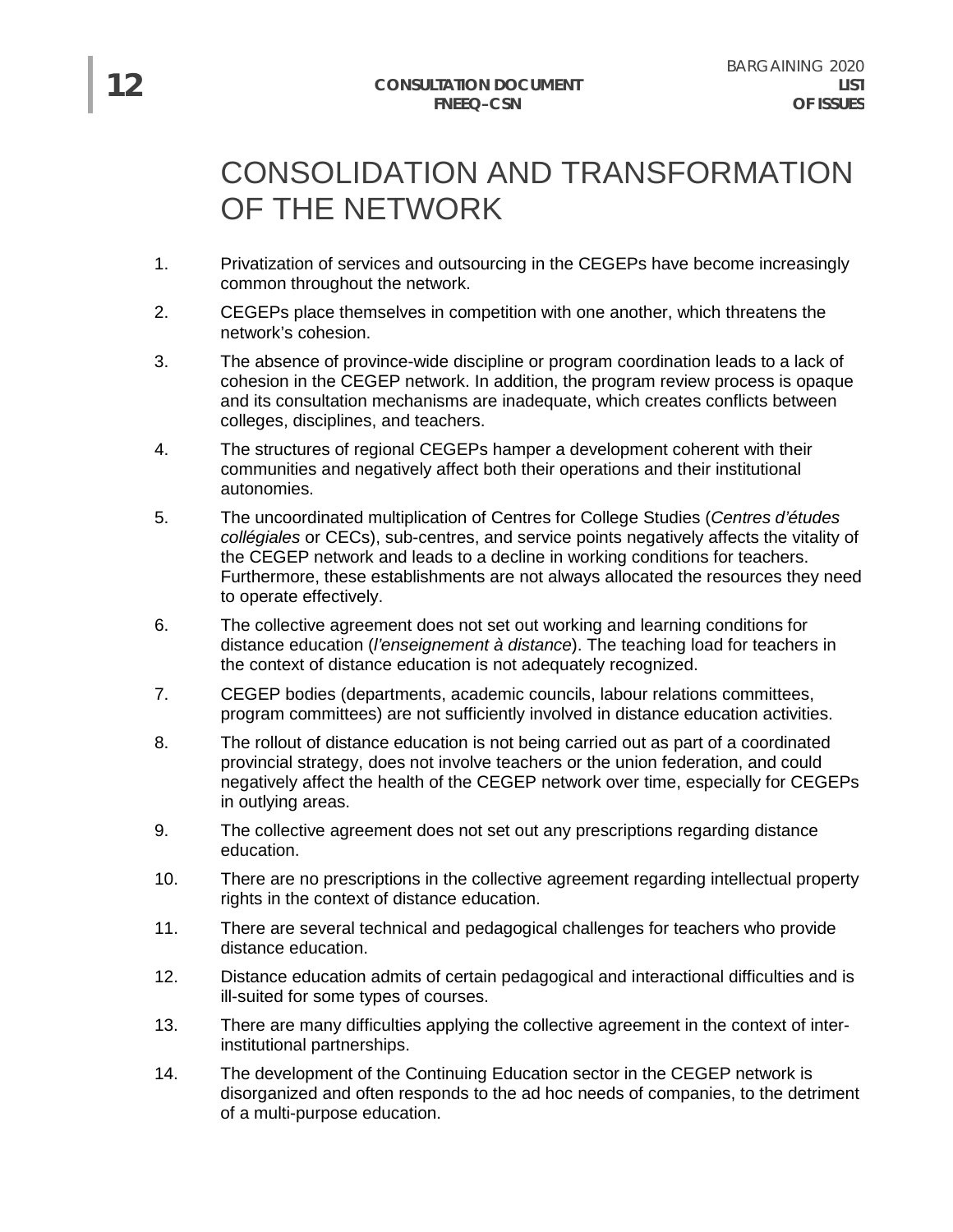- 15. There are discrepancies in the trainings offered by some programs leading to the same AEC.
- 16. Some CEGEPs do not recognize that teachers who provide individualized training (*la formation sur mesure*) are covered by the accreditation of the teacher's union, which leads to unfair treatment and working conditions for those who provide such training.
- 17. Work carried out for the recognition of acquired competencies (RAC) constitutes teaching but is not recognized as such by some administrations.
- 18. In some CEGEPs, programs are created uniquely for the recognition of acquired competencies (RAC).
- 19. The CEGEP network is underfunded, and this affects CEGEPs in outlying areas in particular.
- 20. There are attraction and retention issues in the teaching profession.
- 21. Some issues that affect other groups of employees have an impact on teaching conditions.
- 22. In several CEGEPs, teachers are under pressure to participate in activities to promote their CEGEP.
- 23. Environmental issues are not reflected in the collective agreement despite the urgency of the situation.
- 24. Many CEGEPs offer pre-university programs in Continuing Education. These courses are becoming more popular and lead to an outflow of Regular sector students toward Continuing Education.
- 25. No additional funding is provided to colleges in the context of inter-institutional partnerships.
- 26. Inter-institutional partnerships bring problems of work organization, application of institutional policies and regulations, union representation, and support for members.